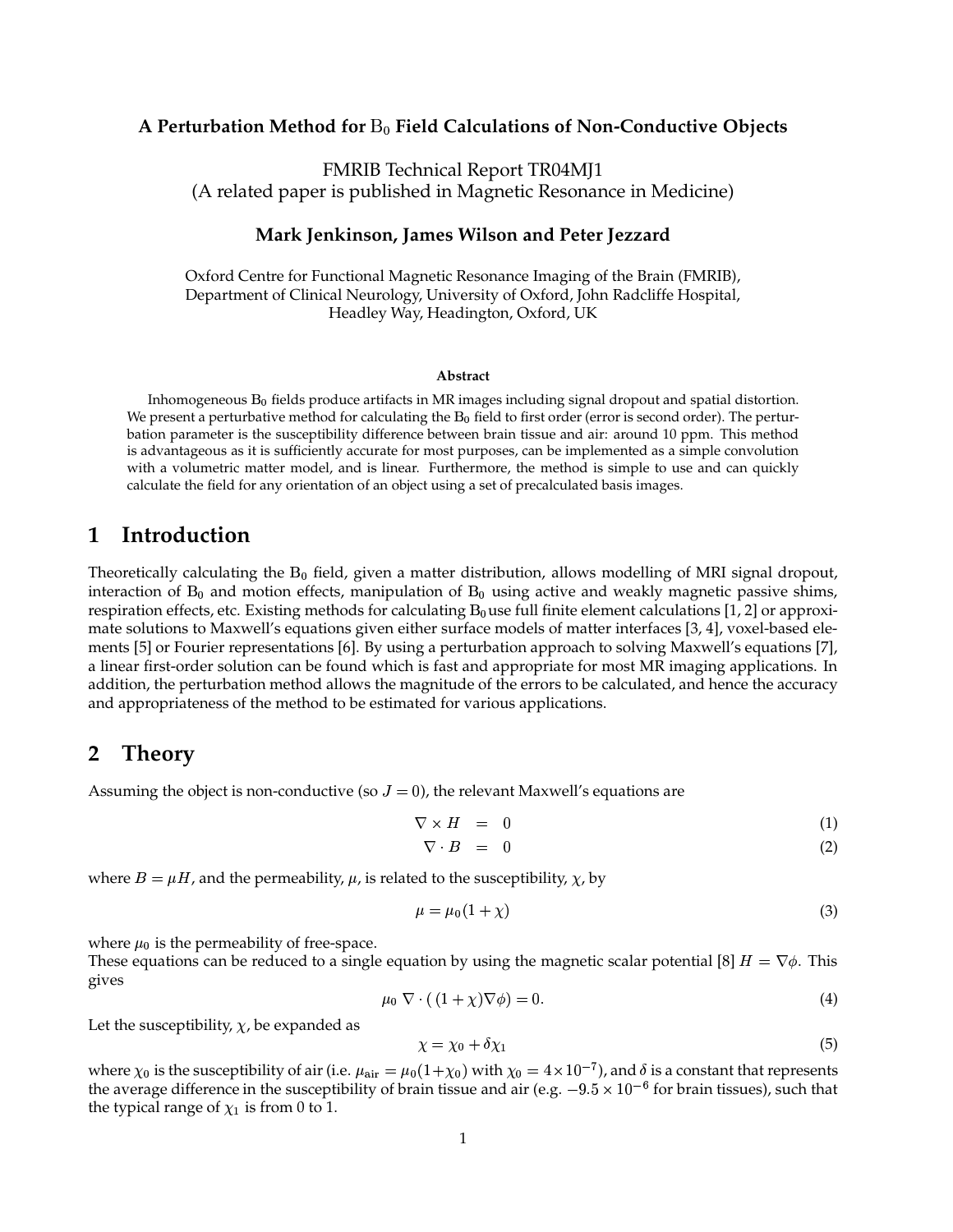Similarly, expand  $\phi$  in a series

$$
\phi = \phi_0 + \delta\phi_1 + \delta^2\phi_2 + \dots \tag{6}
$$

This perturbation expansion in  $\delta$  can be substituted back into equation 4 to give

$$
\mu_0 (1 + \chi_0) \nabla^2 \phi_0 = 0 \tag{7}
$$

$$
(1 + \chi_0)\nabla^2 \phi_1 + \nabla \cdot (\chi_1 \nabla \phi_0) = 0 \tag{8}
$$

for the zeroth and first order terms in  $\delta$ .

Using the zeroth order equation together with standard vector calculus identities gives a 3D Poisson equation

$$
\nabla^2 \phi_1 = \frac{-1}{1 + \chi_0} \left( \nabla \cdot (\chi_1 \nabla \phi_0) \right). \tag{9}
$$

The Green's function for this equation is

$$
G(\mathbf{x}) = \frac{-1}{4\pi r} \tag{10}
$$

where  $\mathbf{x} = (x, y, z)$  and  $r = ||\mathbf{x}|| = \sqrt{x^2 + y^2 + z^2}$ . This allows the solution of the Poisson equation to be written as a convolution

$$
\phi_1(\mathbf{x}) = \iiint G(\mathbf{x} - \mathbf{x}') f(\mathbf{x}') d\mathbf{x}' \tag{11}
$$

or more concisely as,  $\phi_1 = G * f$ , where  $f = \frac{-1}{1+\chi_0} (\nabla \cdot (\chi_1 \nabla \phi_0)).$ From this the *z*-component of the *B* field can be written as

$$
B_z = \mu H_z = \mu \frac{\partial \phi}{\partial z}
$$
  
=  $\mu_0 (1 + \chi_0) \frac{\partial \phi_0}{\partial z} + \delta \mu_0 \left( \chi_1 \frac{\partial \phi_0}{\partial z} + (1 + \chi_0) \frac{\partial \phi_1}{\partial z} \right) + O(\delta^2).$  (12)

As the zeroth order term is  $B_z^{(0)} = \mu_0 (1 + \chi_0) \partial \phi_0 / \partial z$ , then the first order term is

$$
B_z^{(1)} = \frac{\chi_1}{1 + \chi_0} B_z^{(0)} + \mu_0 (1 + \chi_0) \frac{\partial \phi_1}{\partial z}.
$$
 (13)

Using the fact that

$$
\frac{\partial}{\partial x}(G*f)=G*\frac{\partial f}{\partial x}=\frac{\partial G}{\partial x}*f
$$

holds for any  $G$  and  $f$ , together with equations 7, 8, 11 and 13, gives

$$
B_z^{(1)} = \frac{\chi_1}{1+\chi_0} B_z^{(0)} - \frac{1}{1+\chi_0} \left( \left( \frac{\partial^2 G}{\partial x \partial z} \right) \ast \left( \chi_1 B_x^{(0)} \right) + \left( \frac{\partial^2 G}{\partial y \partial z} \right) \ast \left( \chi_1 B_y^{(0)} \right) + \left( \frac{\partial^2 G}{\partial z^2} \right) \ast \left( \chi_1 B_z^{(0)} \right) \right) \tag{14}
$$

### 2.1 Lorentz Correction

The solution derived above is valid for continuous media. However, to know the field applied to the  ${}^{1}$ H nuclei in MR, it is necessary to take account of the discrete nature of the media. The desired field is that applied externally to the nuclei, and can be calculated from the continuous field using the Lorentz Correction [9, 8]. The corrected field is given by

$$
B_{LC} = B - \frac{2}{3}\mu_0 M = B - \frac{2}{3}\left(\frac{\chi}{1+\chi}\right)B = \left(\frac{3+\chi}{3+3\chi}\right)B
$$
\n(15)

where  $M = \chi H$  is the magnetization of the material. Hence the zeroth and first order corrections can be calculated from the expansion of

$$
B_{LC}^{(0)} + \delta B_{LC}^{(1)} = \left(\frac{3 + \chi_0}{3 + 3\chi_0} - \delta \frac{2\chi_1}{3(1 + \chi_0)^2}\right) \left(B^{(0)} + \delta B^{(1)}\right) + O(\delta^2)
$$
(16)

$$
= \frac{3 + \chi_0}{3 + 3\chi_0} B^{(0)} + \delta \left( \frac{3 + \chi_0}{3 + 3\chi_0} B^{(1)} - \frac{2\chi_1}{3(1 + \chi_0)^2} B^{(0)} \right) + O(\delta^2)
$$
(17)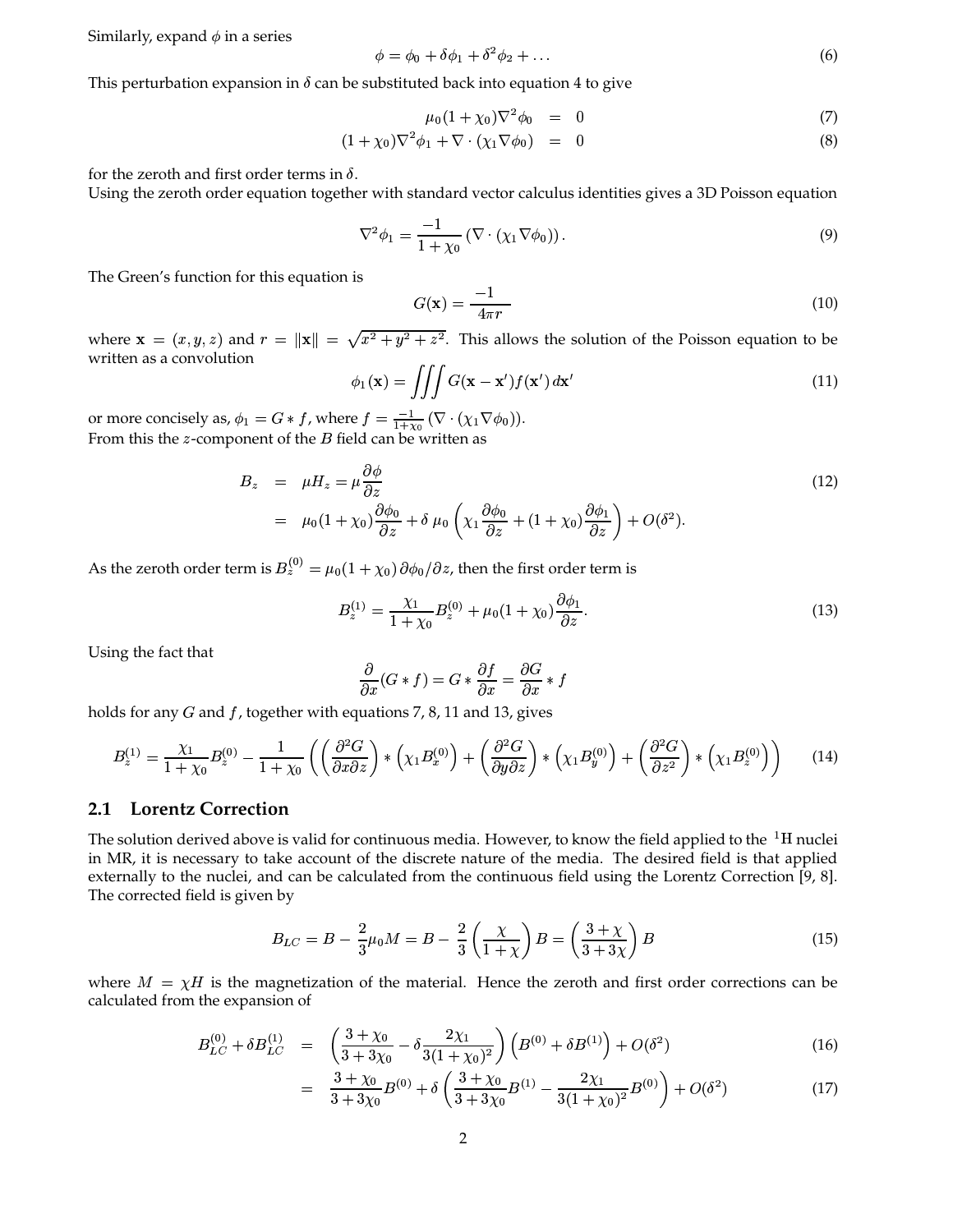Consequently, the corrected field solution becomes

$$
B_{LC,z}^{(1)} = \frac{\chi_1}{3+\chi_0} B_{LC,z}^{(0)} - \frac{1}{1+\chi_0} \left( \left( \frac{\partial^2 G}{\partial x \partial z} \right) * \left( \chi_1 B_{LC,x}^{(0)} \right) + \left( \frac{\partial^2 G}{\partial y \partial z} \right) * \left( \chi_1 B_{LC,y}^{(0)} \right) + \left( \frac{\partial^2 G}{\partial z^2} \right) * \left( \chi_1 B_{LC,z}^{(0)} \right) \right). \tag{18}
$$

For the rest of this paper, only the Lorentz Corrected fields will be used although the  $LC$  subscript will be dropped. Note that the zeroth order fields are also Lorentz Corrected, which is appropriate if they are calibrated from NMR frequency results, since the frequency is determined by the corrected field strength.

## **2.2 Single Voxel Solution**

Equation 14 allows the first order  $B_z^{(+)}$  field to be calculated if the zeroth order field  $B^{(0)}$  and the susceptibility distribution  $\chi_1$  are known. The zeroth order field represents the field which would be present if there were no object in the scanner (e.g. constant field in the  $\zeta$  direction).

The susceptibility distribution represents the object in the scanner and needs to be specified at each point in space. For complicated functions though, the required convolutions are difficult, if not impossible, to do analytically. For most purposes, however, it is sufficient to approximate the object using small rectangular volume elements (voxels). The advantage of this is that the convolution can be done analytically for a single voxel.

Consider a single voxel of dimensions  $(a, b, c)$ , and without loss of generality, let it be centred at the origin  $(0,0,0)$  with a susceptibility of  $\chi_1 = 1$  within the voxel and  $\chi_1 = 0$  outside the voxel. Given this, the required convolutions in equation 14 can be written as<br>  $\left(\begin{array}{cc} \partial^2 G \end{array}\right)$   $\left(\begin{array}{cc} -\omega \end{array}\right)$ 

$$
\left(\frac{\partial^2 G}{\partial v \partial z}\right)^{\ast} \left(\chi_1 B_v^{(0)}\right) = \iiint x_1(\mathbf{x} - \mathbf{x}')B_v^{(0)}(\mathbf{x} - \mathbf{x}') \frac{\partial^2 G}{\partial v \partial z}(\mathbf{x}') d\mathbf{x}'\n\n= \int_{x-a/2}^{x+a/2} dx' \int_{y-b/2}^{y+b/2} dy' \int_{z-c/2}^{z+c/2} dz' \frac{\partial^2 G}{\partial v \partial z}(\mathbf{x}')B_v^{(0)}(\mathbf{x} - \mathbf{x}').
$$
\n(19)

where  $v$  stands for either  $x,y$  or  $z$ .

The last integral can be easily calculated from the indefinite integral, which we will denote here as  $F(\mathbf{x}'; \mathbf{x})$ . That is

$$
F(\mathbf{x}'; \mathbf{x}) = F(x', y', z'; \mathbf{x}) = \iiint \frac{\partial^2 G}{\partial v \partial z}(\mathbf{x}') B_v^{(0)}(\mathbf{x} - \mathbf{x}') dx' dy' dz'.
$$
 (20)

giving the single voxel solution as

$$
H_{v,z}(\mathbf{x}) = \left(\frac{\partial^2 G}{\partial v \partial z}\right) * \left(\chi_1 B_v^{(0)}\right) = F(x + a/2, y + b/2, z + c/2; \mathbf{x}) - F(x - a/2, y + b/2, z + c/2; \mathbf{x})
$$
  
-F(x + a/2, y - b/2, z + c/2; \mathbf{x}) - F(x + a/2, y + b/2, z - c/2; \mathbf{x})  
+F(x - a/2, y - b/2, z + c/2; \mathbf{x}) + F(x - a/2, y + b/2, z - c/2; \mathbf{x})  
+F(x + a/2, y - b/2, z - c/2; \mathbf{x}) - F(x - a/2, y - b/2, z - c/2; \mathbf{x}). (21)

### **2.2.1 Constant Fields**

**Case 1:**  $B^{(0)}(\mathbf{x}) = (0, 0, 1)$ 

Using  $G(\mathbf{x}') = \frac{-1}{4\pi r'}$  where  $r' = ||\mathbf{x}'||$  gives

$$
F(\mathbf{x}'; \mathbf{x}) = \iiint \frac{\partial^2 G}{\partial z'^2} dx' dy' dz'
$$
  
= 
$$
\iint \frac{\partial G}{\partial z'} dx' dy'
$$
  
= 
$$
\iint \frac{z'}{4\pi r'^3} dx' dy'
$$
  
= 
$$
\frac{1}{4\pi} \text{atan} \left( \frac{x'y'}{z'r'} \right)
$$
 (22)

where equation 30 from the Appendix was used in the last step.

By substituting this into equations 14 and 21, the field  $B_z^{(1)}$  can be calculated for this case. Note that provided the z axis corresponds to the main static (constant)  $B_0$  field, then this case is all that is required for the field calculation of a non-conducting object.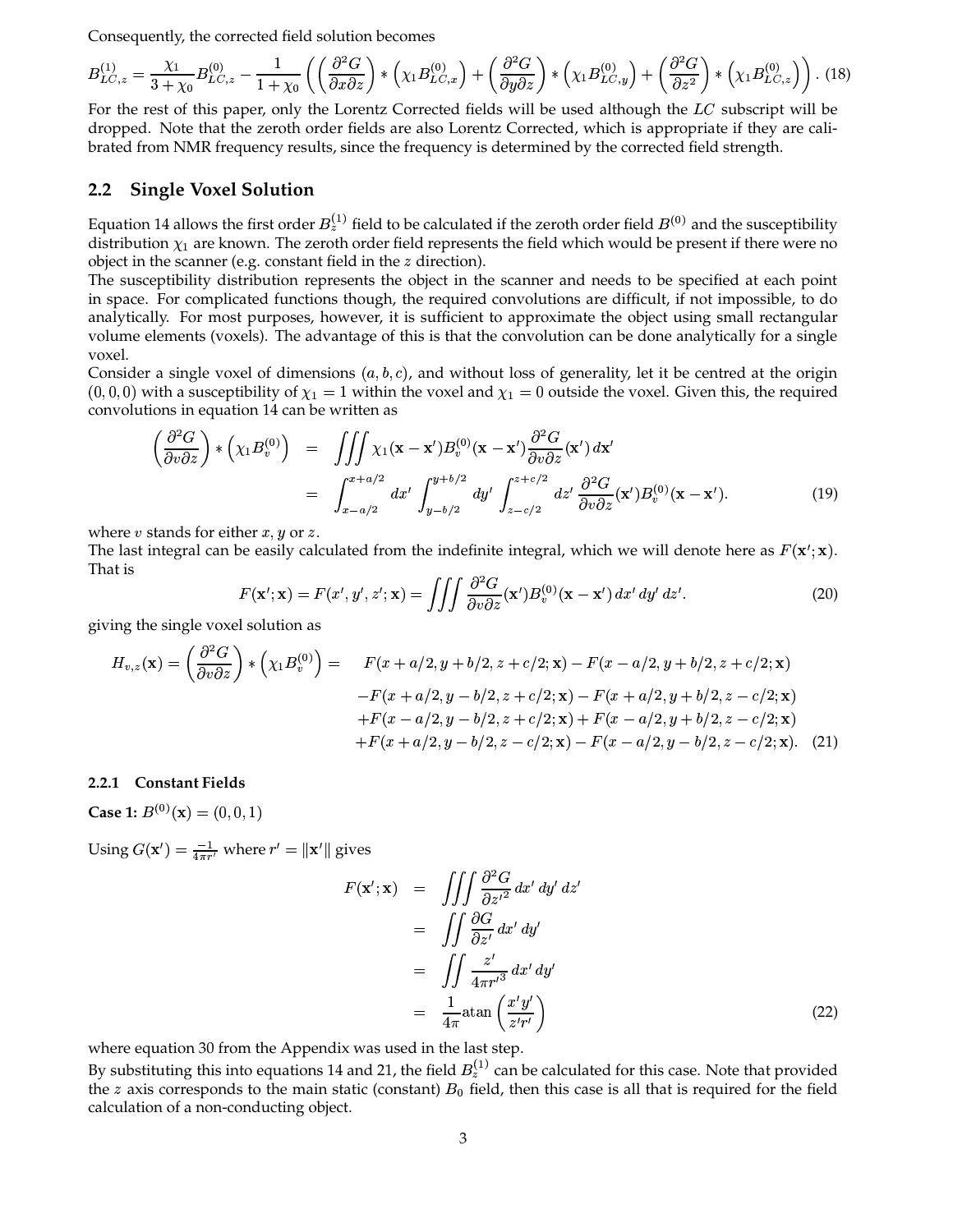**Case 2:**  $B^{(0)}(\mathbf{x}) = (1, 0, 0)$ 

$$
F(\mathbf{x}'; \mathbf{x}) = \iiint \frac{\partial^2 G}{\partial x' \partial z'} dx' dy' dz'
$$
  
= 
$$
\int G dy'
$$
  
= 
$$
\frac{-1}{4\pi} \sinh^{-1} \left( \frac{y'}{\sqrt{x'^2 + z'^2}} \right)
$$
(23)

using equation 29 from Appendix A.

Again, this can be substituted into equations 14 and 21 to get  $B_z^{(1)}$ .

**Case 3:**  $B^{(0)}(\mathbf{x}) = (0, 1, 0)$ 

This is the same as the previous case except all  $x'$ s and  $y'$ s are swapped.

Note that the single voxel solution,  $F(\mathbf{x}'; \mathbf{x})$ , in a constant field does not involve the *unprimed* coordinates, **x**. Solutions when the zeroth order field involves a linear spatial gradient can be found in Appendix B and do involve both primed and unprimed coordinates.

### **2.3 Combining Voxels**

Due to the linearity of equation 18 the single voxel solutions derived in the previous section can be added together to give the total field for the object as

$$
B_z^{(1)}(\mathbf{x}) = \sum_{\mathbf{x}'} \chi_1(\mathbf{x}') H(\mathbf{x} - \mathbf{x}'). \tag{24}
$$

This takes the form of a discrete convolution of the discrete susceptibility map,  $\chi_1$ , and the single voxel solution, H. Therefore the calculation can be efficiently implemented by using the 3D Fast Fourier Transform (FFT) as

$$
B_z = \mathcal{F}^{-1}\left(\mathcal{F}(Z(\chi_1))\mathcal{F}(H)\right) \tag{25}
$$

where  $\mathcal{F}(\cdots)$  is the FFT and  $\mathcal{Z}(\cdots)$  is a zero-padding function, used to ensure that there is no period wraparound in the convolution.

## **2.4 Gradient of the Perturbed Field**

The exact analytical gradient of the perturbed field  $B^{(1)}$  can be calculated by simply replacing the convolution kernel*, H ,* with its gradient and neglecting the first term, since it is proportional to  $\chi_1 B^{(0)}$  and has zero gradient at the centre of the voxel. This can be also be seen from equation 24 which gives

$$
\frac{\partial B^{(1)}}{\partial q} = \sum_{\mathbf{x}'} \chi_1(\mathbf{x}') \left. \frac{\partial H}{\partial q} \right|_{(\mathbf{x} - \mathbf{x}')}\n\tag{26}
$$

where  $q$  stands for  $x, y$  or  $z$ .

## **2.5 Changing Orientation**

Calculating the field produced by a rotated object is equivalent to calculating the field produced by rotated applied fields — that is, applying rotated  $\mathbf{B}^{(0)}$ . Note that the latter calculation is in the reference frame of the object, not the scanner, and so calculating the scanner defined  $z$  component of the perturbed field requires projection onto the scanner frame z axis unit vector. Furthermore, since  $\mathbf{B}^{(1)}$  is a linear function of  $\mathbf{B}^{(0)}$  then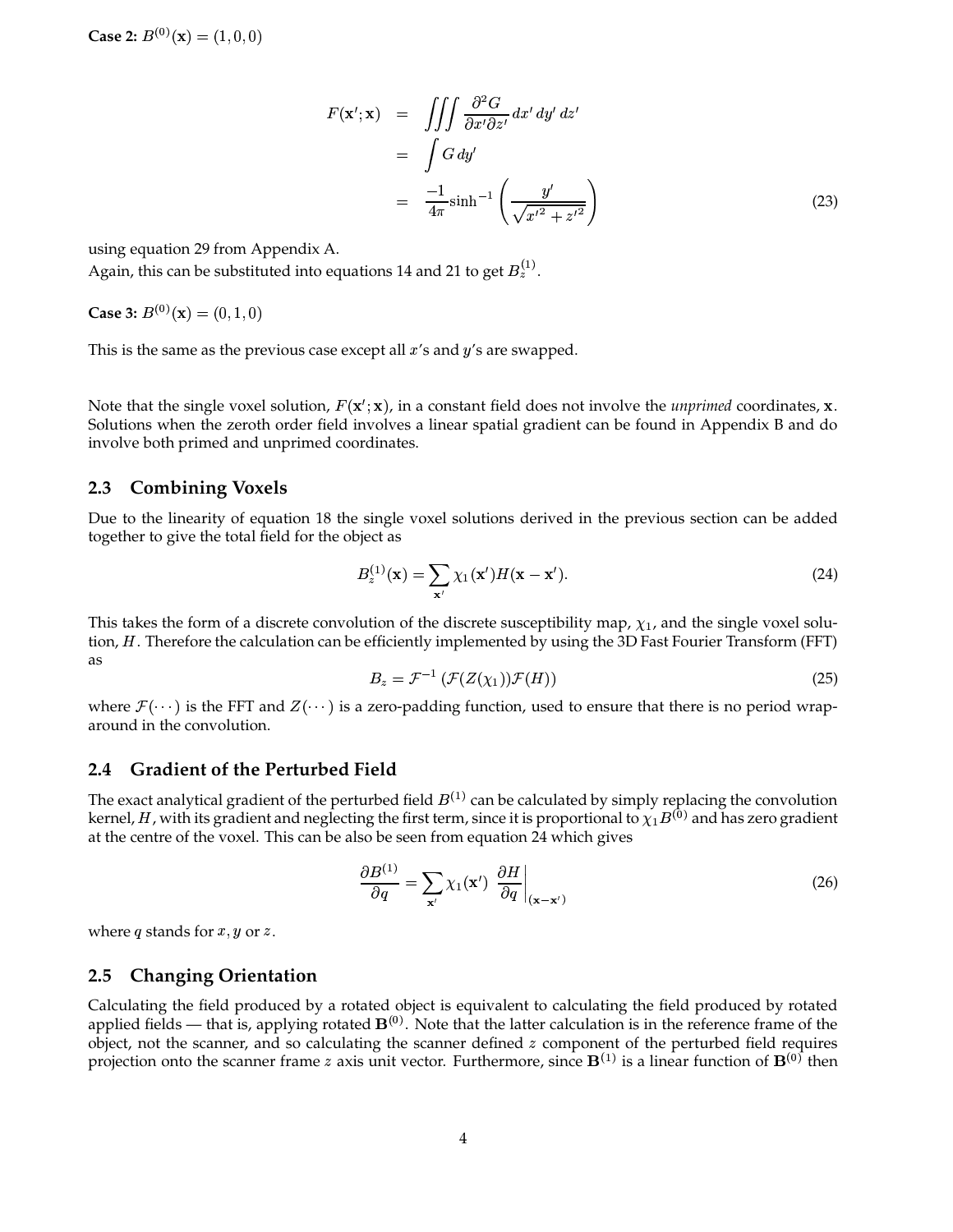rotating  $\mathbf{B}^{(0)}$  is equivalent to rotating  $\mathbf{B}^{(1)}$ . Hence the scanner defined z component of the perturbed field resulting from an applied field  $B^{(0)}$  in the z direction is

$$
\widetilde{B}_z^{(1)} = [0 \ 0 \ 1] \ R^{-1} \begin{bmatrix} B_x^{(1)}(1,0,0) & B_x^{(1)}(0,1,0) & B_x^{(1)}(0,0,1) \\ B_y^{(1)}(1,0,0) & B_y^{(1)}(0,1,0) & B_y^{(1)}(0,0,1) \\ B_z^{(1)}(1,0,0) & B_z^{(1)}(0,1,0) & B_z^{(1)}(0,0,1) \end{bmatrix} R \begin{bmatrix} 0 \\ 0 \\ 1 \end{bmatrix} \tag{27}
$$

where  $R$  is a  $3 \times 3$  matrix that represents the rotation from the scanner to the object coordinate system, that is  $\mathbf{x_{ob}} = R \mathbf{x_{sc}}$ , and  $B_p^{(1)}(\hat{\mathbf{q}})$  is the field calculated in the p direction  $(x, y \text{ or } z)$  from an applied field  $B^{(0)} = \hat{\mathbf{q}}$ (being either  $\hat{\mathbf{x}}$ ,  $\hat{\mathbf{y}}$  or  $\hat{\mathbf{z}}$ ).

In practice, the matrix of perturb fields,  $[B_p^{(1)}(\hat{\mathbf{q}})]$ , acts as a set of 9 basis images, which can be precalculated and then combined as specified to give the desired field at any orientation. This does not involve further approximation, it is precisely the same perturbed field that would be calculated for the object in the new orientation. In addition, although the perturbed field is linear in the basis images, it is not linear in the rotation angles, since the elements of  $R$  are non-linear functions of these angles.

A similar calculation can be done for the gradients of the field,  $\nabla B^{(1)}$ .

#### **Validation and Results** 3

#### **Analytical Sphere**  $3.1$

The analytical magnetic field (including Lorentz Correction) produced by a spherical object of radius  $R_0$  and susceptibility  $\chi_i$  inside a medium of susceptibility  $\chi_e$  is given by

$$
B_z = \begin{cases} B_0 + \frac{\chi_i - \chi_e}{3 + \chi_e} (\frac{R_0}{r})^3 (3 \cos^2 \theta - 1) B_0 & \text{for } r > R_0 \\ B_0 & \text{for } r < R_0 \end{cases}
$$
(28)

where cylindrical coordinates are used with  $\theta$  being the angle to the positive  $z$  axis.



Figure 1: Sphere object model (left), analytical field (middle) and perturbation field calculation (right) for two sizes of sphere:  $R_0 = 64$  (top row) and  $R_0 = 8$  (bottom row).

Figure 1 show the field distribution (less  $B_0$ ) along the z axis of a sphere, comparing the analytical solution given in equation 28 with the solution calculated with the perturbation method. Figure 2 shows plots through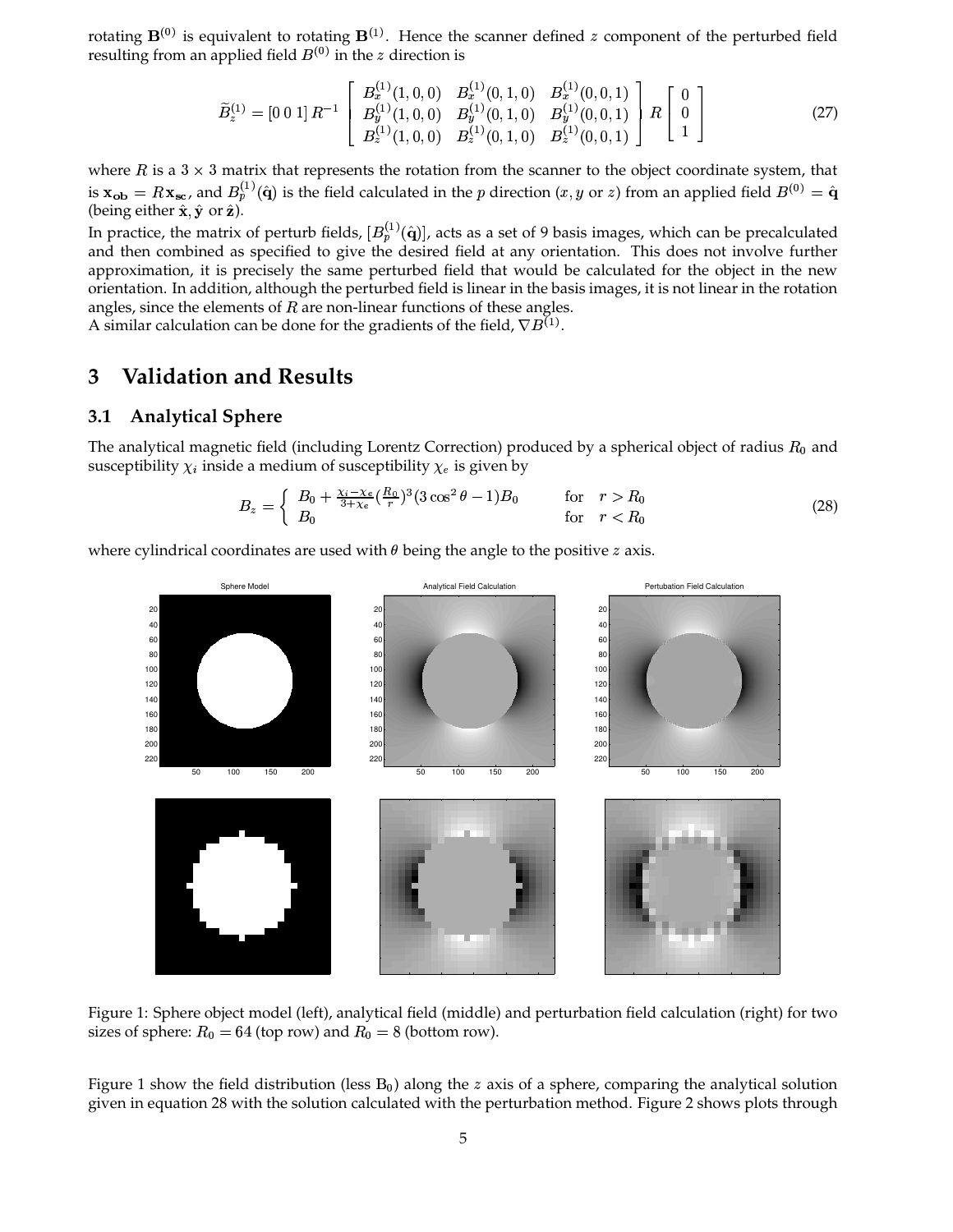

Figure 2: Plots of the  $B_z$  distribution along the z axis for spherical objects of radius  $R_0 = 2,4,8,16,32,64$  voxels. Results are shown for the analytical calculation (theory), the perturbation calculation and the difference between the two. Note that the values are only calculated at the centres of the voxels — hence the noticeably non-vertical sides in the  $R_0=2$  case.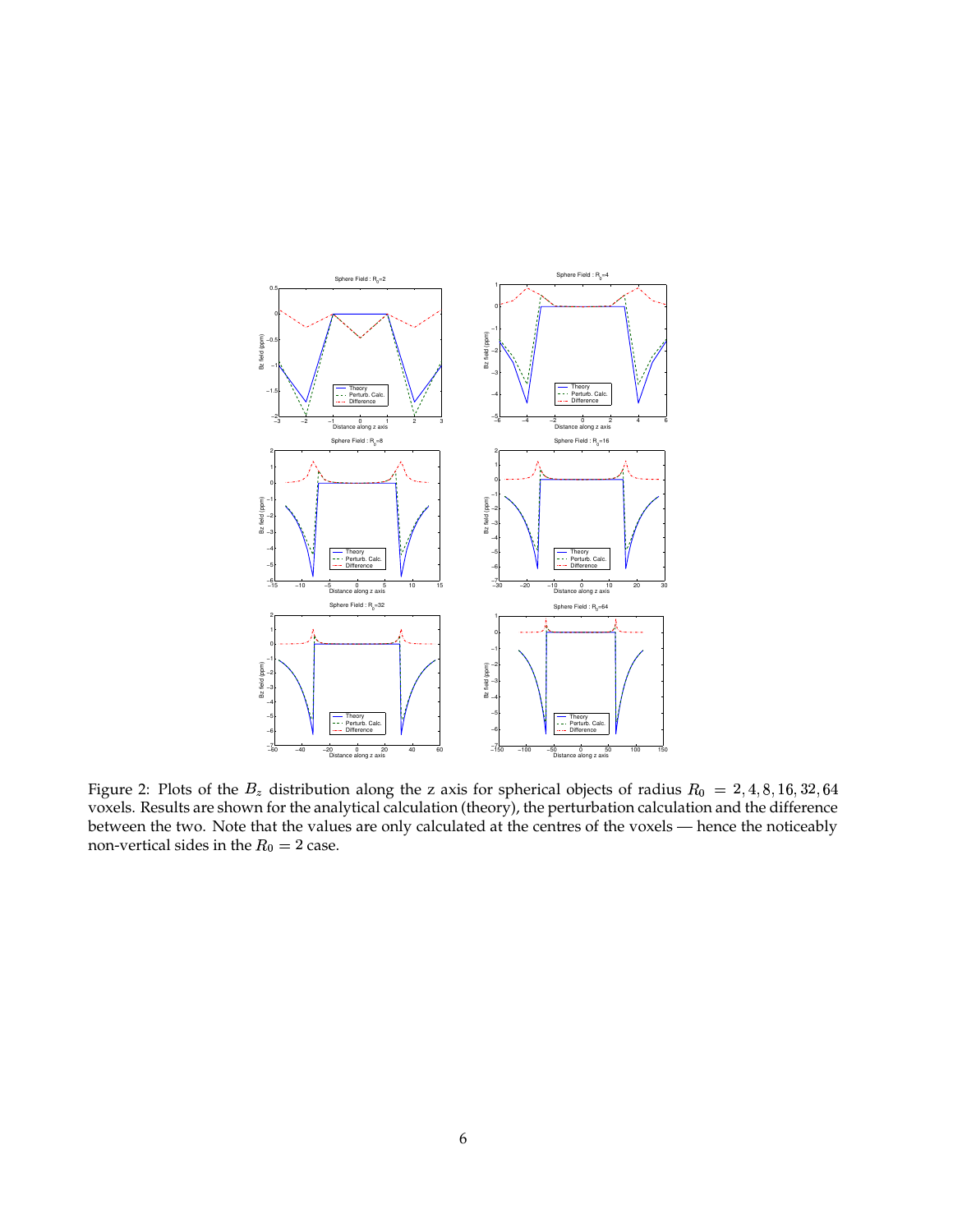the centres of these spheres for a range of different radii,  $R_0 = 2, 4, 8, 16, 32, 64$  mm, where in each case the voxel size is  $1 \times 1 \times 1$  mm. This demonstrates the relationship between spatial extent and size of the error, where it can be seen that the maximum error is approximately equal to 1 ppm in all cases, with the spatial extent of significant errors covering 5 voxels or so. These results are very similar to those shown in [4, 1, 2, 5] despite the range of different object models (e.g. boundary element methods vs voxels) and approximations used.

## **3.2** *In-vivo* **Human Head**

An experimentally acquired field map of an *in-vivo* human head was used to validate the method in practice. The MR field map sequence used a symmetric-asymmetric spin-echo pair [10, 11] (2.5ms asymmetry time;  $128 \times 256 \times 20$  voxels of size  $1.5 \times 1.0 \times 6.0$  mm). The theoretical field map was calculated using an object susceptibility map that was created from a  $112 \times 164 \times 156$  ( $1.0 \times 1.0 \times 1.0$ mm), segmented CT image (as it discriminates between bone and air), which was registered to the MR image corresponding to the acquired field map.

Figure 3 shows slices from the CT image used to define the object susceptibility map, plus both the experimentally acquired field map and the field map calculated using the voxel-based perturbation method described above (execution time was 9 minutes on a 1.8GHz Athlon, 2GB memory running Linux). Note that both field maps have been masked so that only brain tissue is included (although the simulation included all tissues present, with  $\chi_{\text{brain}} = \chi_{\text{bone}} = 1.0$  and have had the first and second-order spherical harmonics removed in order to factor out the effect of the shims on the field maps.

Qualitatively it can be seen that the match is good. Quantitatively the mean absolute difference between the field maps is 0.05 ppm, while the typical range of the field values (used for the display range in Fig. 3) is  $\pm 0.4 ppm$ . The calculated error can also be compared with the neglected second order terms in the perturbation expansion. These second order terms have an approximate magnitude of  $\delta^2 = 10^{-10} = 0.0001$ pm, which is two orders of magnitude less than the observed errors. However, there is also another error contribution, from the the inaccuracies in modelling the object as a set of rectangular voxels, which is dominant in this case.



Figure 3: Corresponding slices from images of an *in-vivo* human head, showing the CT image used to derive the susceptibility map (left), the experimentally acquired field map (middle) and the field map from the voxelbased perturbation calculation (right). The displayed scale of the field maps is  $\pm 0.4$  ppm.

## **4 Discussion**

In this paper we present a perturbation method for calculating the  $B_0$  field for an object with varying spatial susceptibility. A fast, first-order calculation is presented for voxel-based objects, using the analytical voxel solution. The accuracy of this method is tested using the analytical solution for a sphere as well as phantom and human *in-vivo* data. These results indicate that highly localised errors of less than 1 ppm are achieved generally, which is very similar to other calculation methods, and sufficient for most MR imaging purposes. There are several main contributions from this work. The first is the use of a principled, perturbation method for arriving at the field approximation. This is useful in that it allows the magnitude of the error terms (secondorder and higher) to be estimated which then permits the relevant applicability of the method to be assessed.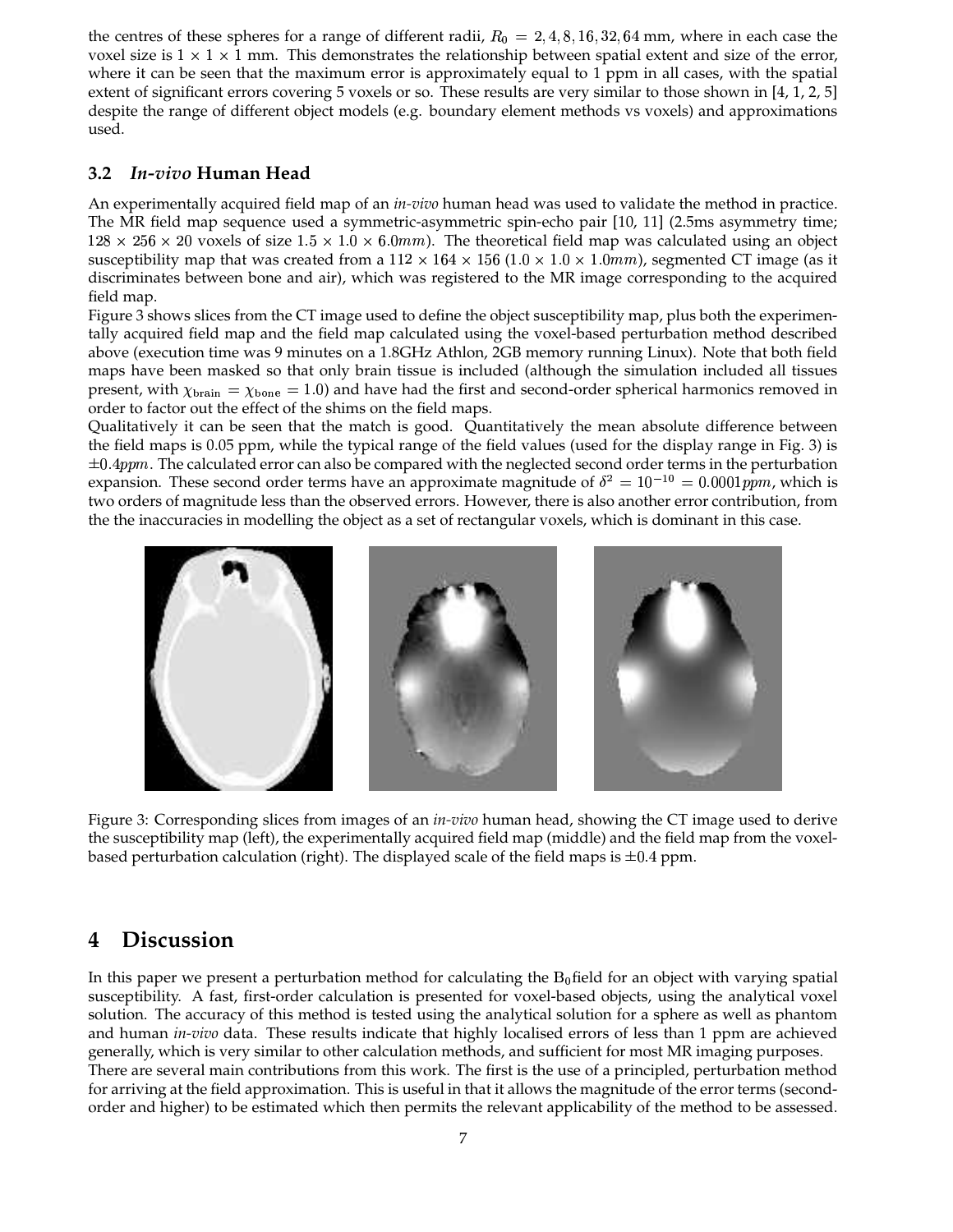For instance, the method cannot be used for metallic objects where the susceptibility difference,  $\delta$ , is large, but can be used for some slightly higher susceptibility substances like graphite [11]. Without knowledge of how these errors scale it is not possible to know when to have confidence in applying an approximation without substantial experimental testing and validation. It is also possible, although potentially analytically intractable, to extend the approximation to higher orders to increase the accuracy. In addition, the formulation of the perturbation equations is separate from the object model specification and could be used with other object models, such as boundary element methods.

The other significant contribution of this work is the ability to calculate more than just the  $z$  component of the field. In particular, the  $x$  and  $y$  components can be calculated just as easily (although separately) as well as the gradients of the fields (evaluated at the voxel centres), and formulations are provided for all these cases. More interestingly, it is possible to calculate the field at different object orientations by linearly combining 'basis' images. This allows the field to be determined, without further approximation, at any orientation in a very efficient manner, if the basis images have been precalculated and stored. Such calculations will allow the interaction between susceptibility fields and motion artefacts to be explored more easily, a current research interest of the authors.

In the field calculations used here there are two main sources of approximation: (1) neglecting all terms beyond the first-order term and (2) representing the object by a voxel-based model. The first approximation limits the range of objects for which this method could be applied. For instance, it is not useful for metallic objects which have very large  $\delta$  and potentially non-zero currents, but is applicable for the typical range of biological tissues encountered.

The second approximation is potentially more limiting, as the use of a voxel-based model for the object will cause errors that are not as easily estimated as the perturbation approximation errors. In particular, voxelbased models are likely to cause greater errors in the calculation for large voxel sizes, especially at the boundaries, as indicated in the sphere results (see Figure 2). By reducing the size of the voxels the spatial extent of this error can be reduced. Alternative models such as boundary element methods [4, 1, 3, 2] are likely to be physically accurate in capturing the object shape, but have two main disadvantages. One is that boundary meshes are more difficult to instantiate from images and the second is that they require more computation for the field calculation as each element (triangle of the mesh) is potentially unique and requires separate calculations. In contrast, voxel-based models [12, 5] are easy to instantiate and very efficient to calculate (using Fast Fourier Transforms). Furthermore, the numerical results on the spherical object indicate that similar errors are obtained, regardless of the method chosen. Finally, both of these object models have an advantage over finite Fourier representations [6] since they can ensure that the object has finite spatial extent, which is not possible with the Fourier method.

# **Appendices**

# **A Integrals**

The following integrals are required for calculating the necessary Green's functions of a single voxel. They are contained in [13]. Given  $r = \sqrt{x^2 + y^2 + z^2}$ 

$$
\int \frac{1}{r} dy = \sinh^{-1}\left(\frac{y}{\sqrt{x^2 + z^2}}\right) \tag{29}
$$

$$
\iint \frac{1}{r^3} dx dy = \frac{1}{z} \operatorname{atan} \left( \frac{xy}{zr} \right) \tag{30}
$$

$$
\iint \frac{1}{r} dx dy = y \sinh^{-1} \left( \frac{x}{\sqrt{y^2 + z^2}} \right) + x \sinh^{-1} \left( \frac{y}{\sqrt{x^2 + z^2}} \right) - z \tan \left( \frac{xy}{zr} \right) \tag{31}
$$

# **B Applied Gradient Field Solutions**

For gradient fields it is necessary to account for the Maxwell terms. That is, fields that exist in addition to the desired gradient of  $B_z^{(v)}$  due to the fact that  $\nabla^2 \phi_0 = 0$ . Once  $\phi_0$  is found, then  $B^{(0)}$  is proportional to  $\nabla \phi_0$ . For example, if an x-gradient in the z field is desired,  $B_z^{(0)} = x$ , then  $\partial \phi_0 / \partial z = x$  (up to a constant). Consequently,  $\phi_0=xz$ , which already satisfies  $\nabla^2\phi_0=0$ . However, for  $B_z^{(0)}=z$ , then  $\phi_0=z^2/2$  cannot be used as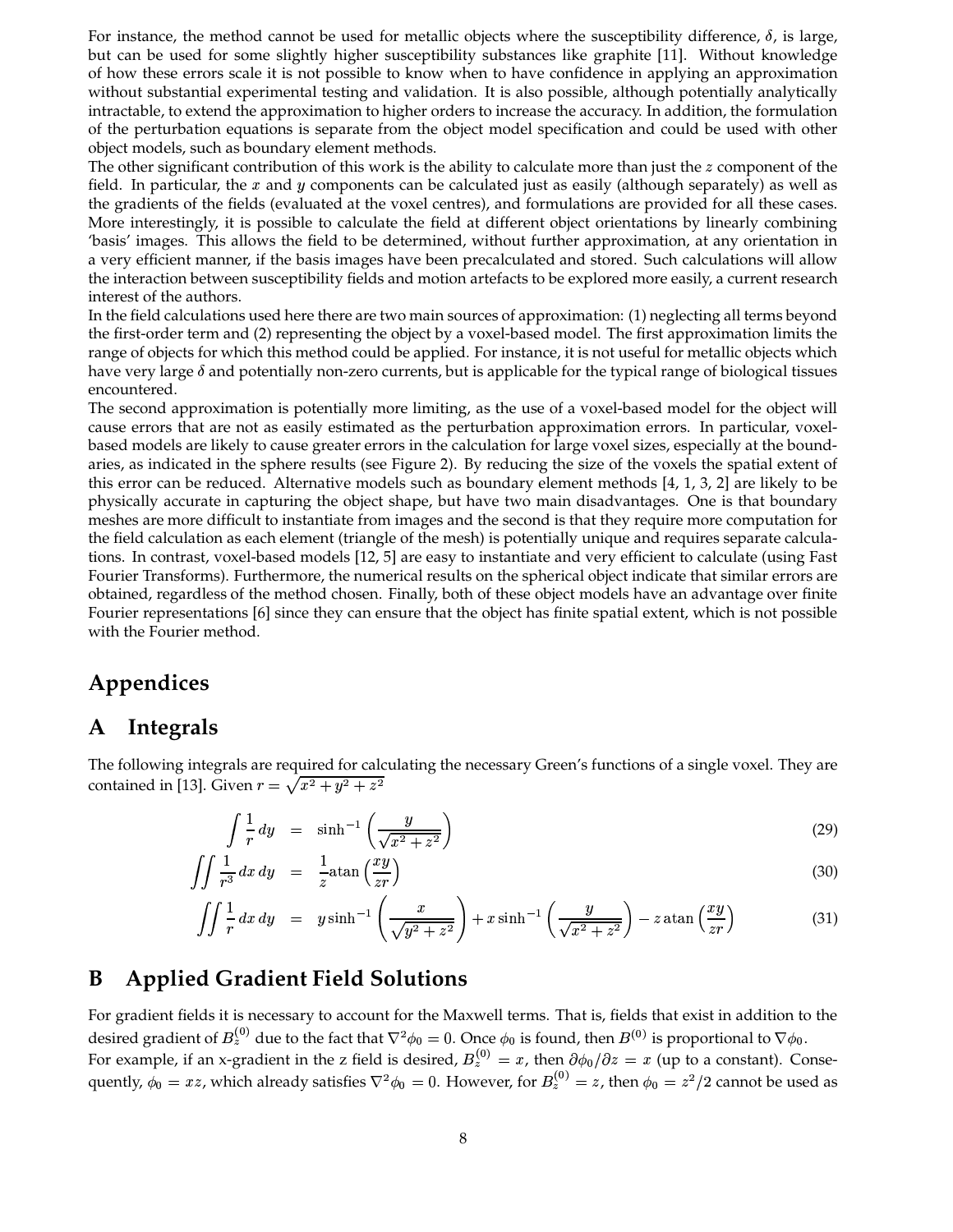$\nabla^2 \phi_0 = 1$ . Consequently,  $\phi_0 = z^2/2 - x^2/2$  (or some other equivalent using x and y in the second term) must be used instead.

**Case 1:**  $B^{(0)}(\mathbf{x}) = (-x, 0, z)$ 

Now there are two terms to be calculated. Firstly,

$$
F_1(\mathbf{x}'; \mathbf{x}) = \iiint (-x + x') \frac{\partial^2 G}{\partial x' \partial z'} dx' dy' dz'
$$
  
\n
$$
= -\int xG dy' + \iint x' \frac{\partial G}{\partial x'} dx' dy'
$$
  
\n
$$
= -\int xG dy' + \int x'G dy' - \iint G dx' dy'
$$
  
\n
$$
= \frac{x - x'}{4\pi} \sinh^{-1} \left( \frac{y'}{\sqrt{x'^2 + z'^2}} \right)
$$
  
\n
$$
+ \frac{1}{4\pi} \left( y' \sinh^{-1} \left( \frac{x'}{\sqrt{y'^2 + z'^2}} \right) + x' \sinh^{-1} \left( \frac{y'}{\sqrt{x'^2 + z'^2}} \right) - z' \tan \left( \frac{x'y'}{z'r'} \right) \right)
$$
  
\n
$$
= \frac{x}{4\pi} \sinh^{-1} \left( \frac{y'}{\sqrt{x'^2 + z'^2}} \right) + \frac{y'}{4\pi} \sinh^{-1} \left( \frac{x'}{\sqrt{y'^2 + z'^2}} \right) - \frac{z'}{4\pi} \tan \left( \frac{x'y'}{z'r'} \right)
$$
(32)

and secondly

$$
F_2(\mathbf{x}'; \mathbf{x}) = \iiint (z - z') \frac{\partial^2 G}{\partial z'^2} dx' dy' dz'
$$
  
\n
$$
= z \iiint \frac{\partial^2 G}{\partial z'^2} dx' dy' dz' - \iiint z' \frac{\partial^2 G}{\partial z'^2} dx' dy' dz'
$$
  
\n
$$
= \iint z \frac{\partial G}{\partial z'} dx' dy' - \iint z' \frac{\partial G}{\partial z'} dx' dy' + \iiint \frac{\partial G}{\partial z'} dx' dy' dz'
$$
  
\n
$$
= \frac{z}{4\pi} \operatorname{atan} \left( \frac{x'y'}{z'r'} \right) - \iint \frac{z'^2}{4\pi r'^3} dx' dy' + \iint G dx' dy'
$$
  
\n
$$
= \frac{z}{4\pi} \operatorname{atan} \left( \frac{x'y'}{z'r'} \right) - \frac{z'}{4\pi} \operatorname{atan} \left( \frac{x'y'}{z'r'} \right)
$$
  
\n
$$
- \frac{1}{4\pi} \left( y' \sinh^{-1} \left( \frac{x'}{\sqrt{y'^2 + z'^2}} \right) + x' \sinh^{-1} \left( \frac{y'}{\sqrt{x'^2 + z'^2}} \right) - z' \operatorname{atan} \left( \frac{x'y'}{z'r'} \right) \right)
$$
  
\n
$$
= \frac{z}{4\pi} \operatorname{atan} \left( \frac{x'y'}{z'r'} \right) - \frac{y'}{4\pi} \sinh^{-1} \left( \frac{x'}{\sqrt{y'^2 + z'^2}} \right) - \frac{x'}{4\pi} \sinh^{-1} \left( \frac{y'}{\sqrt{x'^2 + z'^2}} \right)
$$
(33)

Due to the linearity of equations 14 and 21 these two terms can be combined at this stage to give

$$
F(\mathbf{x}'; \mathbf{x}) = F_1(\mathbf{x}'; \mathbf{x}) + F_2(\mathbf{x}'; \mathbf{x})
$$
  
= 
$$
\frac{x - x'}{4\pi} \sinh^{-1} \left( \frac{y'}{\sqrt{x'^2 + z'^2}} \right) + \frac{z - z'}{4\pi} \text{atan} \left( \frac{x'y'}{z'r'} \right)
$$
(34)

which can be substituted directly to give  $B_z^{(1)}$ .

Note that for  $F_1$  and  $F_2$  here both primed and *unprimed* coordinates appear, whereas for the constant fields the unprimed coordinates did not appear in the expressions for  $F$ .

**Case 2:**  $B^{(0)}(\mathbf{x}) = (z, 0, x)$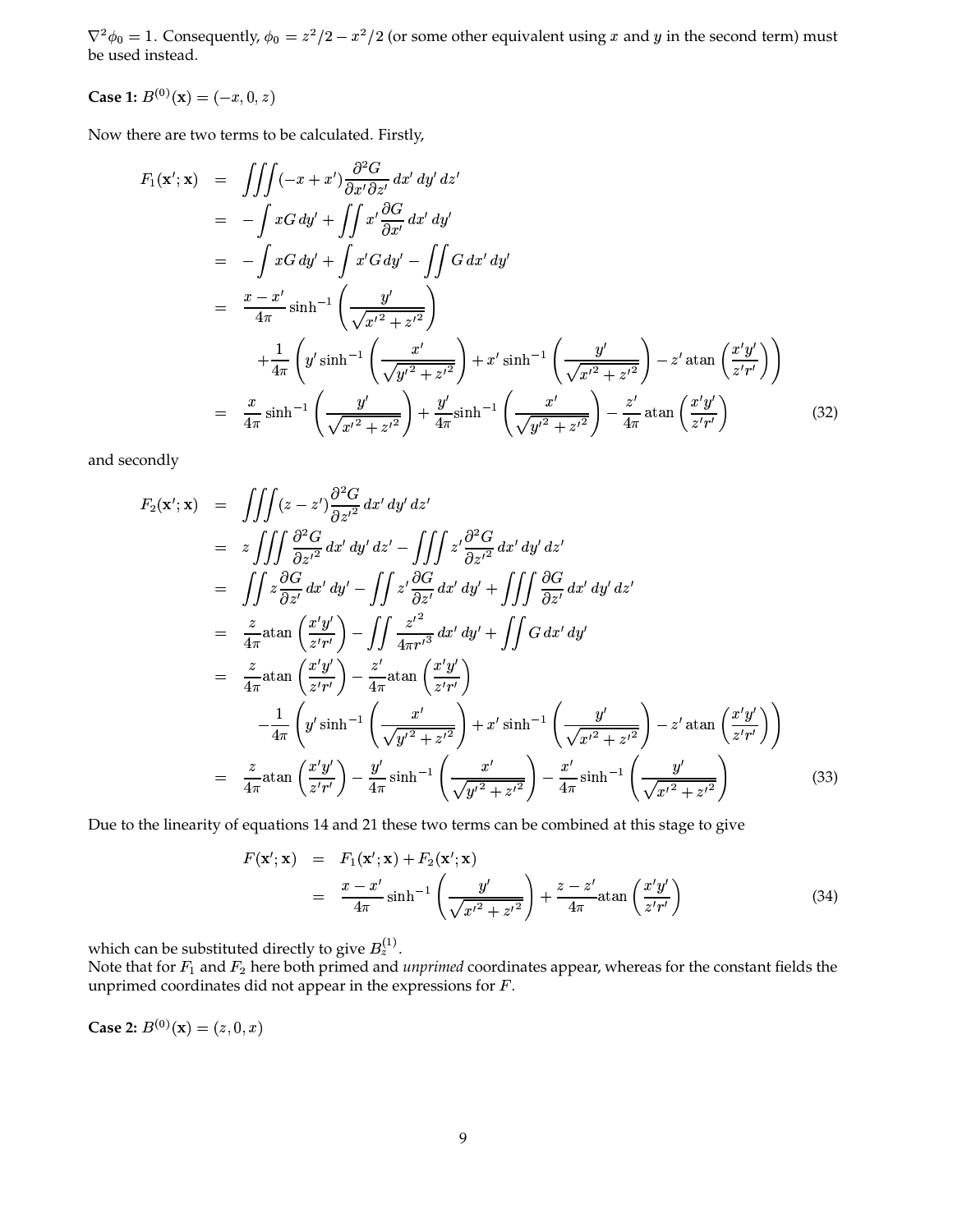Two terms need to be calculated. Firstly,

$$
F_1(\mathbf{x}'; \mathbf{x}) = \iiint (z - z') \frac{\partial^2 G}{\partial x' \partial z'} dx' dy' dz'\n= \int z G dy' - \iint z' \frac{\partial G}{\partial z'} dy' dz'\n= \int z G dy' - \int z' G dy' + \iint G dy' dz'\n= \frac{z' - z}{4\pi} \sinh^{-1} \left( \frac{y'}{\sqrt{x'^2 + z'^2}} \right) - \frac{1}{4\pi} \iint \frac{1}{r'} dy' dz'\n= \frac{z' - z}{4\pi} \sinh^{-1} \left( \frac{y'}{\sqrt{x'^2 + z'^2}} \right)\n- \frac{1}{4\pi} \left( y' \sinh^{-1} \left( \frac{z'}{\sqrt{y'^2 + x'^2}} \right) + z' \sinh^{-1} \left( \frac{y'}{\sqrt{x'^2 + z'^2}} \right) - x' \tan \left( \frac{z'y'}{x'r'} \right) \right)\n= \frac{x'}{4\pi} \tan \left( \frac{z'y'}{x'r'} \right) - \frac{z}{4\pi} \sinh^{-1} \left( \frac{y'}{\sqrt{x'^2 + z'^2}} \right) - \frac{y'}{4\pi} \sinh^{-1} \left( \frac{z'}{\sqrt{y'^2 + x'^2}} \right)
$$
(35)

and secondly

$$
F_2(\mathbf{x}'; \mathbf{x}) = \iiint (x - x') \frac{\partial^2 G}{\partial z'} dx' dy' dz'
$$
  
\n
$$
= \iint x \frac{\partial G}{\partial z'} dx' dy' - \iint x' \frac{\partial G}{\partial z'} dx' dy'
$$
  
\n
$$
= \frac{x}{4\pi} \operatorname{atan} \left( \frac{x'y'}{z'r'} \right) - \iint x' \frac{z'}{4\pi r'^3} dx' dy'
$$
  
\n
$$
= \frac{x}{4\pi} \operatorname{atan} \left( \frac{x'y'}{z'r'} \right) + \int \frac{z'}{4\pi r'} dy'
$$
  
\n
$$
= \frac{x}{4\pi} \operatorname{atan} \left( \frac{x'y'}{z'r'} \right) + \frac{z'}{4\pi} \sinh^{-1} \left( \frac{y'}{\sqrt{x'^2 + z'^2}} \right).
$$
(36)

Due to the linearity of equations 14 and 21 these two terms can be combined at this stage to give

$$
F(\mathbf{x}';\mathbf{x}) = F_1(\mathbf{x}';\mathbf{x}) + F_2(\mathbf{x}';\mathbf{x})
$$
  
=  $\frac{x}{4\pi} \operatorname{atan}\left(\frac{x'y'}{z'r'}\right) + \frac{x'}{4\pi} \operatorname{atan}\left(\frac{z'y'}{x'r'}\right) + \frac{z'-z}{4\pi} \sinh^{-1}\left(\frac{y'}{\sqrt{x'^2 + z'^2}}\right) - \frac{y'}{4\pi} \sinh^{-1}\left(\frac{z'}{\sqrt{y'^2 + x'^2}}\right)$ 

which can be substituted directly to give  $B_z^{(1)}$ .

Once again, note that for  $F_1$  and  $F_2$  here both primed and *unprimed* coordinates appear, whereas for the constant fields the unprimed coordinates did not appear in the expressions for  $F$ .

**Case 3:**  $B^{(0)}(\mathbf{x}) = (0, z, y)$ 

This is the same as the previous case except all  $x'$ s and  $y'$ s are swapped.

# **C Kernels for Gradient Field Calculations**

To calculate the gradient of the perturbed fields at the voxel centres, the same calculation method used for the main field can be employed, but using the gradient of the kernels,  $\nabla F$ , rather than F. In particular,

$$
\frac{\partial F(\mathbf{x}'; \mathbf{x})}{\partial q} = \frac{\partial F(\mathbf{x}'; \mathbf{x})}{\partial \mathbf{x}'} \frac{\partial \mathbf{x}'}{\partial q} + \frac{\partial F(\mathbf{x}'; \mathbf{x})}{\partial \mathbf{x}} \frac{\partial \mathbf{x}}{\partial q}
$$
(37)

which reduces to

$$
\frac{\partial F(\mathbf{x}'; \mathbf{x})}{\partial q} = \frac{\partial F(\mathbf{x}'; \mathbf{x})}{\partial q'}\tag{38}
$$

when  $F(\mathbf{x}'; \mathbf{x}) = F(\mathbf{x}')$  and  $q = x, y$  or z.